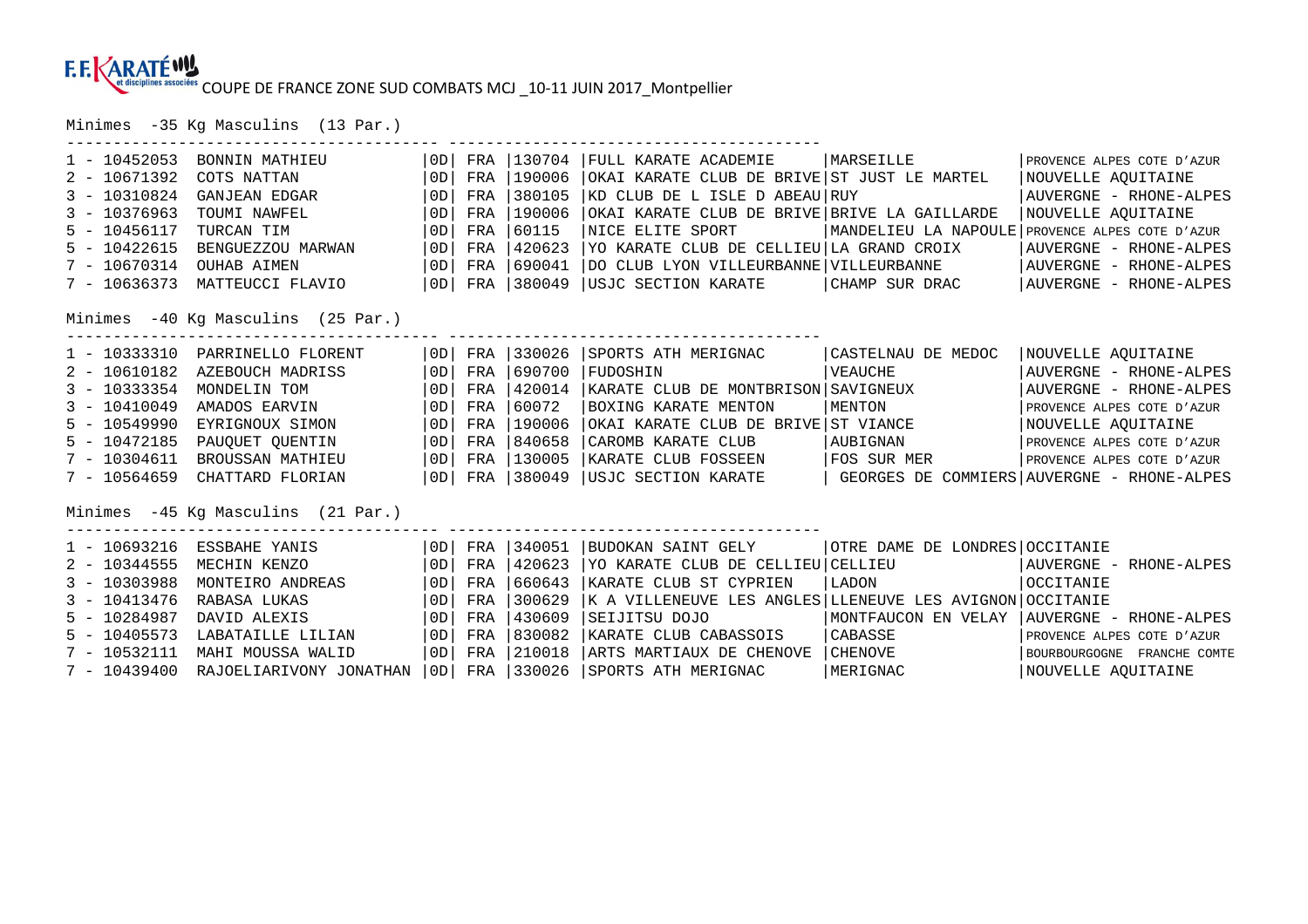Minimes -50 Kg Masculins (24 Par.)

| $1 - 10555687$<br>$2 - 10416624$<br>$3 - 10339032$<br>$3 - 10458007$<br>$5 - 10551285$<br>$5 - 10382366$<br>$7 - 10591799$<br>$7 - 10734262$ | LARDJOUM ISSA<br><b>JUNG PAUL</b><br>FAVRE TROSSON TIMOTY<br>OUKHATTOU ADAM<br>SEZ THAO<br>MANZON BONNET THILEN<br>TARANTINO THOMAS<br>BERTHE ILIAN<br>Minimes -55 Kg Masculins (13 Par.) | OD<br>0D<br>0 <sub>D</sub><br>0D<br>0 <sub>D</sub><br>0 <sub>D</sub><br>0 <sub>D</sub><br>0D | FRA<br>FRA<br>FRA<br>FRA<br>FRA<br>FRA<br>FRA<br>FRA | 690700<br>300629<br>60115<br>130019<br>580617<br>840658<br>830088<br>830082 | FUDOSHIN<br> K A VILLENEUVE LES ANGLES LLENEUVE LES AVIGNON OCCITANIE<br>NICE ELITE SPORT<br>LUB ARLESIEN DE KARATE DO ARLES<br>PORTIVE DE CLAMECY KARATE<br>CAROMB KARATE CLUB<br>SAMOURAI 83 TOULON<br>KARATE CLUB CABASSOIS  | LE PERREON<br>ST PAUL EN FORET<br>  SURGY<br>CAROMB<br>  TOULON<br>CABASSE | AUVERGNE - RHONE-ALPES<br>PROVENCE ALPES COTE D'AZUR<br>PROVENCE ALPES COTE D'AZUR<br>BOURGOGNE FRANCHE COMTE<br>PROVENCE ALPES COTE D'AZUR<br>PROVENCE ALPES COTE D'AZUR<br>PROVENCE ALPES COTE D'AZUR |
|----------------------------------------------------------------------------------------------------------------------------------------------|-------------------------------------------------------------------------------------------------------------------------------------------------------------------------------------------|----------------------------------------------------------------------------------------------|------------------------------------------------------|-----------------------------------------------------------------------------|---------------------------------------------------------------------------------------------------------------------------------------------------------------------------------------------------------------------------------|----------------------------------------------------------------------------|---------------------------------------------------------------------------------------------------------------------------------------------------------------------------------------------------------|
| $1 - 10365673$<br>$2 - 10401281$<br>$3 - 10670367$<br>$3 - 10248685$<br>$5 - 10535908$<br>$5 - 10775833$<br>$7 - 10237136$                   | MARGERIN ELIAN<br>HORY NATAN<br>MARSILLAC MATYS<br>HULEU FERON ROMAIN<br>GRUMEL LUCAS<br>CHENIGUER CAMIL<br>RAVIER GABIN<br>Minimes -60 Kg Masculins (11 Par.)                            | OD  <br>0 <sub>D</sub><br>0 <sub>D</sub><br>0 <sub>D</sub><br> OD <br>0D<br>  OD             | FRA<br>FRA<br>FRA<br>FRA<br>FRA<br>FRA<br>FRA        | 300629<br>330106<br>690041<br>60115<br>380698<br>830088<br>830088           | K A VILLENEUVE LES ANGLES ROCHEFORT DU GARD<br>DOJO LANTONNAIS<br>DO CLUB LYON VILLEURBANNE VILLEURBANNE<br>NICE ELITE SPORT<br>KAN KARATE CLUB VIRIVILLE VIRIVILLE<br>SAMOURAI 83 TOULON<br>SAMOURAI 83 TOULON                 | BIGANOS<br>NICE<br>TOULON<br>LA GARDE                                      | OCCITANIE<br>NOUVELLE AQUITAINE<br>AUVERGNE - RHONE-ALPES<br>PROVENCE ALPES COTE D'AZUR<br>AUVERGNE - RHONE-ALPES<br>PROVENCE ALPES COTE D'AZUR<br>PROVENCE ALPES COTE D'AZUR                           |
| $1 - 10358252$<br>$2 - 10394007$<br>$3 - 10549860$<br>$3 - 10976260$<br>$5 - 10643267$<br>$5 - 10771645$<br>$7 - 10670922$                   | RABASA THOMAS<br>HOURTICQ ALEXANDRE<br>RAMI NAOUFEL<br>BOUTELDJA KYLLIAN<br>COLOMBIN BASTIEN<br>PANSIERI MICHAEL<br>GLORIEUX THOMAS                                                       | OD <br>0D<br>0D<br>0 <sub>D</sub><br>0D<br>0 <sub>D</sub><br>OD                              | FRA<br>FRA<br>FRA<br>FRA<br>FRA<br>FRA<br>FRA        | 300629<br>640005<br>210018<br>830082<br>380676<br>300629<br>310716          | K A VILLENEUVE LES ANGLES LES ANGLES<br>ORT ATHLETIQUE MAULEONAIS ARETTE<br>ARTS MARTIAUX DE CHENOVE<br>KARATE CLUB CABASSOIS<br>KARATE CLUB DE CRAS<br>K A VILLENEUVE LES ANGLES PUJAUT<br>RTIVE DE COLOMIERS KARATE COLOMIERS | <b>CHENOVE</b><br>BRIGNOLES<br>  CHASSELAY                                 | OCCITANIE<br>NOUVELLE AQUITAINE<br>BOURGOGNE FRANCHE COMTE<br>PROVENCE ALPES COTE D'AZUR<br>AUVERGNE - RHONE-ALPES<br><b>OCCITANIE</b><br>OCCITANIE                                                     |
| $1 - 10547974$<br>$2 - 10418123$<br>$3 - 10423886$<br>$3 - 10785634$                                                                         | Minimes -65 Kg Masculins (4 Par.)<br>ORTIS NOLAN<br>BERGER MATHIS<br>GIRAL ELLIAN<br>ROZANSKA MATEUSZ                                                                                     | OD  <br>0D<br>0D<br>0D                                                                       | FRA<br>FRA<br>FRA<br>FRA                             | 130127<br>380049<br>840608<br>300044                                        | IMPACT KARATE CLUB<br>USJC SECTION KARATE<br>ASS CADEROUSSIENNE AM<br>YAMATO KARATE DO                                                                                                                                          | MARIGNANE<br>CHAMP SUR DRAC<br>CADEROUSSE<br>NIMES                         | PROVENCE ALPES COTE D'AZUR<br>AUVERGNE - RHONE-ALPES<br>PROVENCE ALPES COTE D'AZUR<br>OCCITANIE                                                                                                         |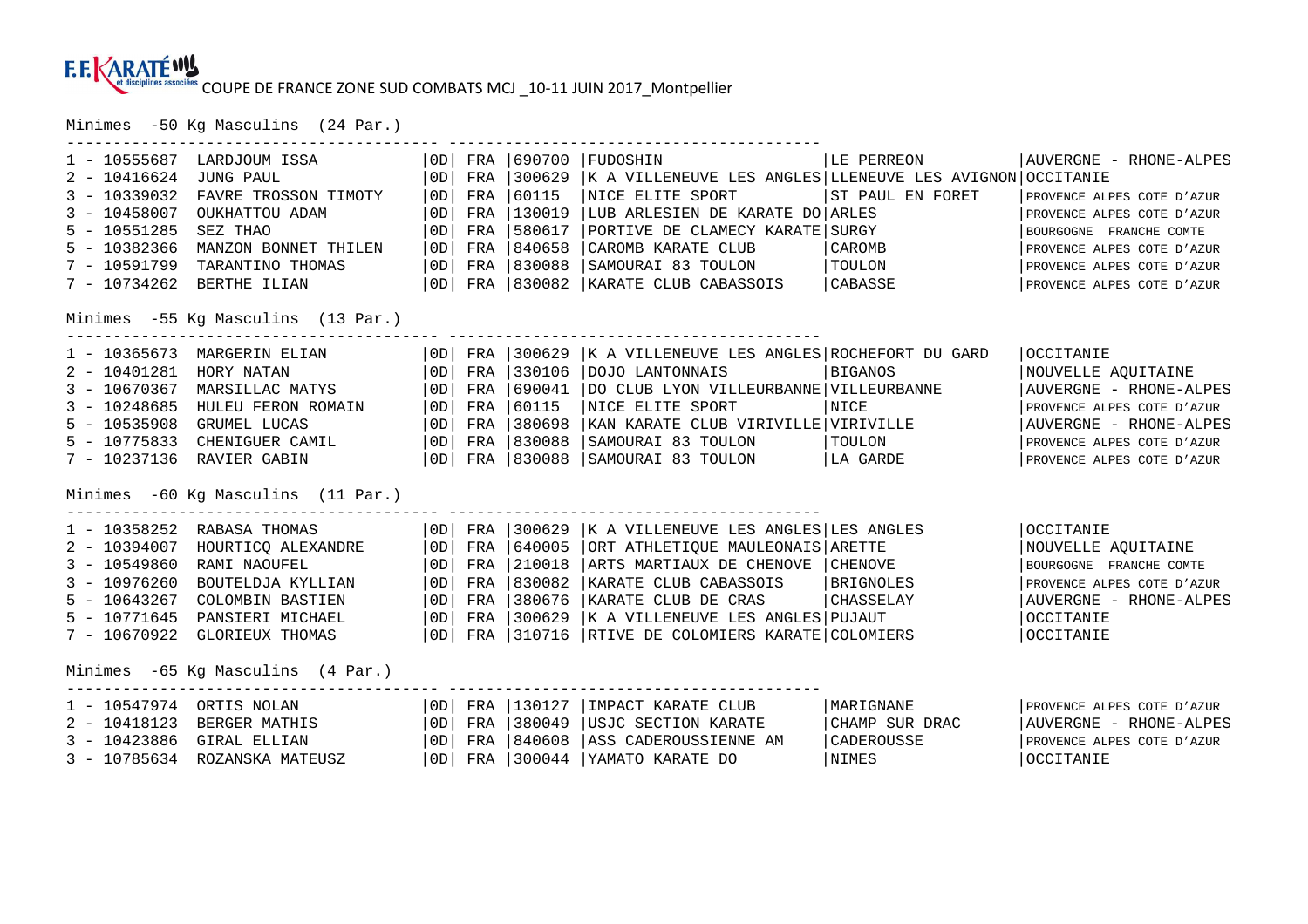---------------------------------------- ----------------------------------------

Minimes +65 Kg Masculins (4 Par.)

| $1 - 10664720$                    | SECHAO NOA         | 0D                                | FRA | 310611       | KARATE CLUB TOURNEFEUILLE PLAISANCE DU TOUCH                        |                     | OCCITANIE                  |  |  |  |  |
|-----------------------------------|--------------------|-----------------------------------|-----|--------------|---------------------------------------------------------------------|---------------------|----------------------------|--|--|--|--|
| $2 - 10601071$                    | NGUYEN TREVIS      | OD                                | FRA | 710641       | SOCHIN DO KARATE CLUB                                               | <b>CHAUFFAILLES</b> | BOURGOGNE FRANCHE COMTE    |  |  |  |  |
| $3 - 10723649$                    | PAPEREUX GABRIEL   | 0D                                | FRA | 690710       | SHOGUN HAGA CLUB GIVORS                                             | ST ROMAIN EN GAL    | AUVERGNE - RHONE-ALPES     |  |  |  |  |
| $3 - 10402119$                    | KOLASA MAXIME      | OD                                |     |              | FRA 330003 ECOLE KARATE DO GRADIGNAN VILLENAVE D ORNON              |                     | NOUVELLE AQUITAINE         |  |  |  |  |
|                                   |                    |                                   |     |              |                                                                     |                     |                            |  |  |  |  |
| Cadets -52 Kg Masculins (18 Par.) |                    |                                   |     |              |                                                                     |                     |                            |  |  |  |  |
| 1 - 10446576 PIC LUCA             |                    | OD                                |     | FRA 340773   | BOXING LATTOIS METROPOLE LATTES                                     |                     | OCCITANIE                  |  |  |  |  |
| $2 - 10414166$                    | MOUTHE HARRY       | 0D                                | FRA | 310715       | IMPACT KARATE 31                                                    | MARTRES TOLOSANE    | OCCITANIE                  |  |  |  |  |
| $3 - 10196953$                    | BAIZID ANIS        | 0D                                | FRA | 690700       | FUDOSHIN                                                            | VILLEURBANNE        | AUVERGNE - RHONE-ALPES     |  |  |  |  |
| $3 - 10354783$                    | TOUMI RALEM        | 0D                                | FRA | 190006       | OKAI KARATE CLUB DE BRIVE BRIVE LA GAILLARDE                        |                     | NOUVELLE AQUITAINE         |  |  |  |  |
| $5 - 10247730$                    | ELGUIR ILIES       | 0D                                | FRA | 690077       | NO SEN KARATE VENISSIEUX MIRIBEL                                    |                     | AUVERGNE - RHONE-ALPES     |  |  |  |  |
| $5 - 10296630$                    | GIRAUD JEREMY      | OD                                | FRA | 130127       | IMPACT KARATE CLUB                                                  | ST VICTORET         | PROVENCE ALPES COTE D'AZUR |  |  |  |  |
| $7 - 10239601$                    | REY QUENTIN        | 0D                                | FRA | 130005       | KARATE CLUB FOSSEEN                                                 | FOS SUR MER         | PROVENCE ALPES COTE D'AZUR |  |  |  |  |
| $7 - 10373361$                    | AISSANOU MALIK     | OD                                |     | FRA 130005   | KARATE CLUB FOSSEEN                                                 | PORT DE BOUC        | PROVENCE ALPES COTE D'AZUR |  |  |  |  |
| Cadets -57 Kg Masculins (18 Par.) |                    |                                   |     |              |                                                                     |                     |                            |  |  |  |  |
| 1 - 10609919                      | GIUDICE SALVO      | OD                                |     |              | FRA   130704   FULL KARATE ACADEMIE                                 | MARIGNANE           | PROVENCE ALPES COTE D'AZUR |  |  |  |  |
| $2 - 10193306$                    | DEGLAIRE GABRIEL   | $\overline{\overline{\text{OD}}}$ | FRA | 130127       | IMPACT KARATE CLUB                                                  | TOULON              | PROVENCE ALPES COTE D'AZUR |  |  |  |  |
| $3 - 10550934$                    | TIBIDI ALEXIS R.   | OD                                | FRA | 190006       | OKAI KARATE CLUB DE BRIVE BRIVE LA GAILLARDE                        |                     | NOUVELLE AOUITAINE         |  |  |  |  |
| $3 - 10281017$                    | ESTEVE ALLAN       | $\overline{\overline{\text{OD}}}$ | FRA | 330037       | ST SEURINOISE LE SAMOURAI   T ANTOINE SUR L ISLE NOUVELLE AQUITAINE |                     |                            |  |  |  |  |
| $5 - 10525307$                    | ENNASRI YASSINE    | 0D                                | FRA | 300674       | ECOLE GARRIGUE KARATE DO                                            | NIMES               | OCCITANIE                  |  |  |  |  |
| $5 - 10653958$                    | BEN CHERGUI YAKLAF | 0D                                | FRA | 710015       | IS K C MACON                                                        | MACON               | BOURGOGNE FRANCHE COMTE    |  |  |  |  |
| $7 - 10388252$                    | RAVINEL DORIAN     | $\overline{\overline{\text{OD}}}$ | FRA | 70006        | WA TE KARATE CLUB ANNONAY TALENCIEUX                                |                     | AUVERGNE - RHONE-ALPES     |  |  |  |  |
| $7 - 10316756$                    | CARRERE VICTOR     | OD                                | FRA |              | 660038   KARATE CLUB LAURENTIN                                      | BAIXAS              | <b>OCCITANIE</b>           |  |  |  |  |
| Cadets -63 Kg Masculins (17 Par.) |                    |                                   |     |              |                                                                     |                     |                            |  |  |  |  |
| 1 - 10247937                      | LAVAUD PIERRE      | OD                                |     | FRA   190006 | OKAI KARATE CLUB DE BRIVE   MANSAC                                  |                     | NOUVELLE AQUITAINE         |  |  |  |  |
| $2 - 10561552$                    | MARCHES MELVIN     | 0D                                | FRA | 830697       | LE GRAND SAMOURAI                                                   | PUGET SUR ARGENS    | PROVENCE ALPES COTE D'AZUR |  |  |  |  |
| $3 - 10304189$                    | GERONVIL NATHAN    | OD                                | FRA | 210630       | AKDC                                                                | MAGNY SUR TILLE     | BOURGOGNE FRANCHE COMTE    |  |  |  |  |
| $3 - 10325488$                    | MARIE JORDAN       | 0D                                | FRA | 60601        | WADO KAN                                                            | VILLENEUVE LOUBET   | PROVENCE ALPES COTE D'AZUR |  |  |  |  |
| $5 - 10358174$                    | CHAHLAL MOHAMMED   | 1D                                | FRA | 340015       | ATE PEZENAS SAINT THIBERY PEZENAS                                   |                     | OCCITANIE                  |  |  |  |  |
| $5 - 10283630$                    | SORIA FLORIAN      | 0D                                | FRA | 830769       | KARATE CLUB TOULONNAIS                                              | TOULON              | PROVENCE ALPES COTE D'AZUR |  |  |  |  |
| $7 - 10364716$                    | PAULINE MAEL       | OD                                | FRA | 690067       | CORPS SECTION KARATE                                                | LYON                | AUVERGNE - RHONE-ALPES     |  |  |  |  |
| $7 - 10693091$                    | EL MANSOURI SAMI   | OD                                | FRA |              | 340015   ATE PEZENAS SAINT THIBERY   BESSAN                         |                     | OCCITANIE                  |  |  |  |  |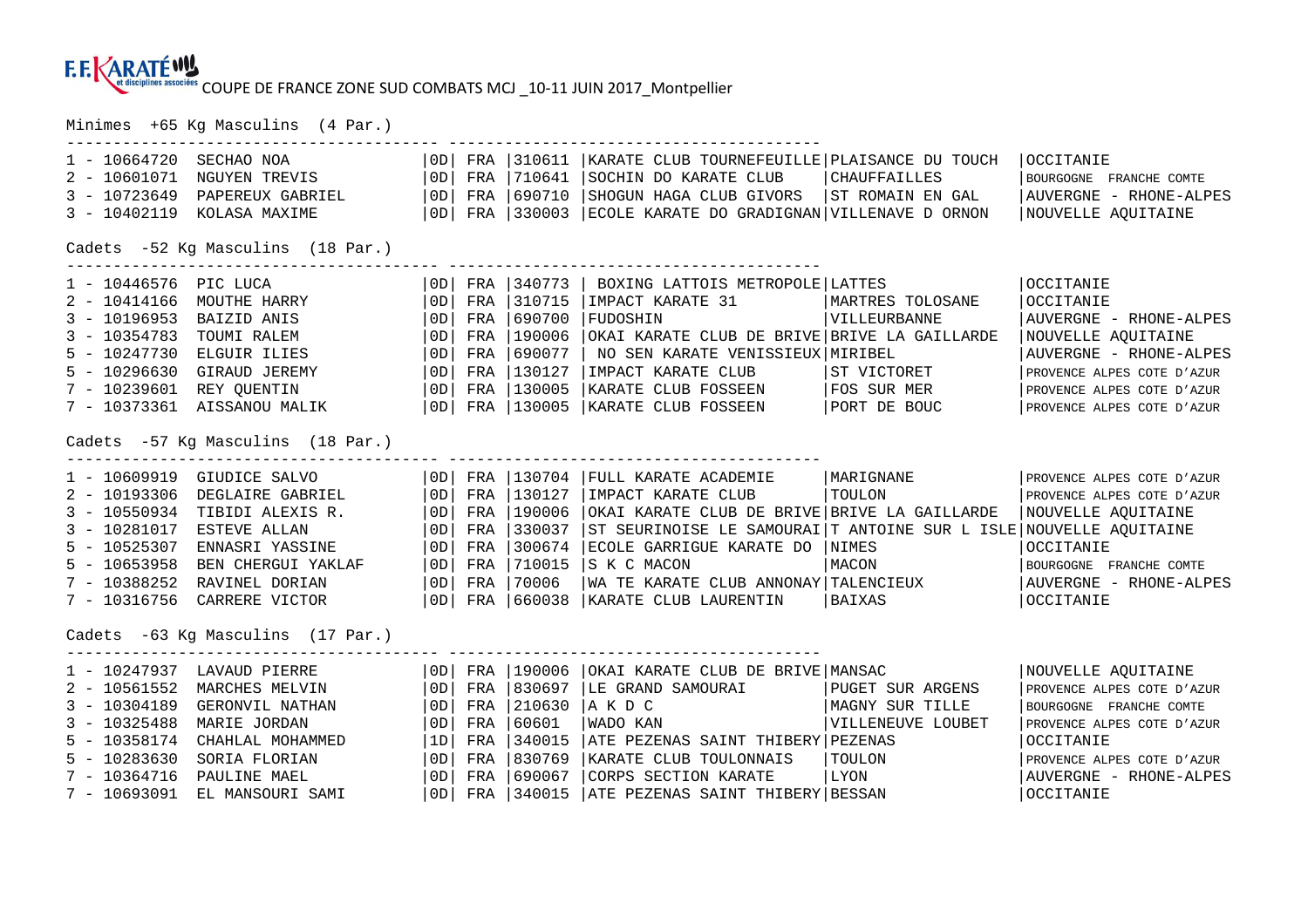Cadets -70 Kg Masculins (4 Par.)

| 1 - 10242856                       | LAURENT TONY                      | OD                                |     |                  | FRA 1890015 ENTENTE SP FLORENTINOISE ST FLORENTIN                         |                                | BOURGOGNE FRANCHE COMTE    |  |  |
|------------------------------------|-----------------------------------|-----------------------------------|-----|------------------|---------------------------------------------------------------------------|--------------------------------|----------------------------|--|--|
| $2 - 10304617$                     | PRETRE DYLAN                      | OD                                |     | FRA 130005       | KARATE CLUB FOSSEEN                                                       | FOS SUR MER                    | PROVENCE ALPES COTE D'AZUR |  |  |
| $3 - 10847396$                     | ER-ROUSSI NASSIM                  | OD                                |     | FRA 120002       | SAKURA KARATE CLUB RODEZ                                                  | LUC LA PRIMAUBE                | OCCITANIE                  |  |  |
| $3 - 10403505$                     | VIRE DIMITRI                      | OD                                |     |                  | FRA   300613   SHOTOKAN KARATE ALESIEN                                    | LA VERNAREDE                   | <b>OCCITANIE</b>           |  |  |
|                                    | Cadets +70 Kg Masculins (10 Par.) |                                   |     |                  |                                                                           |                                |                            |  |  |
| - 10223204                         | MEYRINNE LAFORET GAUTIER 10D1     |                                   | FRA |                  | 1840637 FOYER RURAL DE LAURIS                                             | LAURIS                         | PROVENCE ALPES COTE D'AZUR |  |  |
| $2 - 10381885$                     | BRUEL CORENTIN                    | $\overline{\overline{\text{OD}}}$ | FRA | 640012           | SECTION PALOISE                                                           | ARTIGUELOUTAN                  | NOUVELLE AQUITAINE         |  |  |
| $3 - 10190188$                     | DAU J BAPTISTE                    | $\overline{10D}$                  | FRA | 200014           | ATHLETIC CLUB AJACCIEN                                                    | AJACCIO                        | CORSE                      |  |  |
| $3 - 10253428$                     | MARTINEZ AMAURY                   | $\overline{10D}$                  | FRA | 300613           | SHOTOKAN KARATE ALESIEN                                                   | ST CHRISTOL LES ALES OCCITANIE |                            |  |  |
| $5 - 10484566$                     | RAT NICOLAS                       | $\overline{O}$                    | FRA | 90002            | UB DE KARATE DU COUSERANS CAZERES                                         |                                | OCCITANIE                  |  |  |
| $5 - 10822018$                     | VAROOUEAUX LUCAS                  | 10D                               | FRA | 120624           | B SHOTOKAN SAINT AFFRIQUE MILLAU                                          |                                | OCCITANIE                  |  |  |
| $7 - 10264671$                     | BRUNEL PIERRE                     | OD                                | FRA | 420011           | DYNAMIC CLUB ROANNE                                                       | ARTHUN                         | AUVERGNE - RHONE-ALPES     |  |  |
| 7 - 10587270                       | GEORGES CEDRIC                    | OD                                |     |                  | FRA   420011   DYNAMIC CLUB ROANNE                                        | VIVANS                         | AUVERGNE - RHONE-ALPES     |  |  |
|                                    | Juniors -55 Kg Masculins (7 Par.) |                                   |     |                  |                                                                           |                                |                            |  |  |
|                                    | 1 - 10238436 KHATAB OUSSAMA       | OD                                |     |                  | FRA   130019   LUB ARLESIEN DE KARATE DO   ARLES                          |                                | PROVENCE ALPES COTE D'AZUR |  |  |
| 2 - 10111332                       | BALENDRAKUMAR ANJANAN             | $\overline{10D}$                  |     | FRA 380627       | KARATE GRENOBLE HOCHE                                                     | GRENOBLE                       | AUVERGNE - RHONE-ALPES     |  |  |
| $3 - 10252248$                     | GIRAUD MAXIME                     | 1D                                |     |                  | FRA 330049 ASS ST DENIS LE LOTUS                                          | ST DENIS DE PILE               | NOUVELLE AQUITAINE         |  |  |
| $3 - 10345204$                     | HAMANI HAMZA                      | OD                                |     |                  | FRA   420616   KARATE CLUB DE FIRMINY                                     | LA RICAMARIE                   | AUVERGNE - RHONE-ALPES     |  |  |
| $5 - 10242089$                     | POYET RICKY                       |                                   |     |                  | OD  FRA   660035   KARATE SAINT ESTEVE   ILLENEUVE LA RIVIERE   OCCITANIE |                                |                            |  |  |
| Juniors -61 Kg Masculins (10 Par.) |                                   |                                   |     |                  |                                                                           |                                |                            |  |  |
| $1 - 10029363$                     | MOSCONE MATEO                     | OD                                | FRA |                  | ____________________________________<br>$\vert$ 210630 $\vert$ AKDC       | DIJON                          | BOURGOGNE FRANCHE COMTE    |  |  |
| $2 - 10785613$                     | EL BEQQAL BRAHIM                  | $\overline{O}$                    | FRA | $ 300613\rangle$ | SHOTOKAN KARATE ALESIEN                                                   | ALES                           | OCCITANIE                  |  |  |
| $3 - 10369777$                     | AMADOS YOAN                       | OD                                | FRA | 60072            | BOXING KARATE MENTON                                                      | MENTON                         | PROVENCE ALPES COTE D'AZUR |  |  |
| $3 - 10248089$                     | HUGELIN THEO                      | 1D                                | FRA | 840658           | CAROMB KARATE CLUB                                                        | CAROMB                         | PROVENCE ALPES COTE D'AZUR |  |  |
| $5 - 10561518$                     | AZOUZ TOMMY                       | 10D                               | FRA | 130127           | IMPACT KARATE CLUB                                                        | IST RAPHAEL                    | PROVENCE ALPES COTE D'AZUR |  |  |
| $5 - 10430422$                     | TAHTAH LOKMAN                     | OD                                |     | FRA 1130640      | SIK PHOCEEN                                                               | MARSEILLE                      | PROVENCE ALPES COTE D'AZUR |  |  |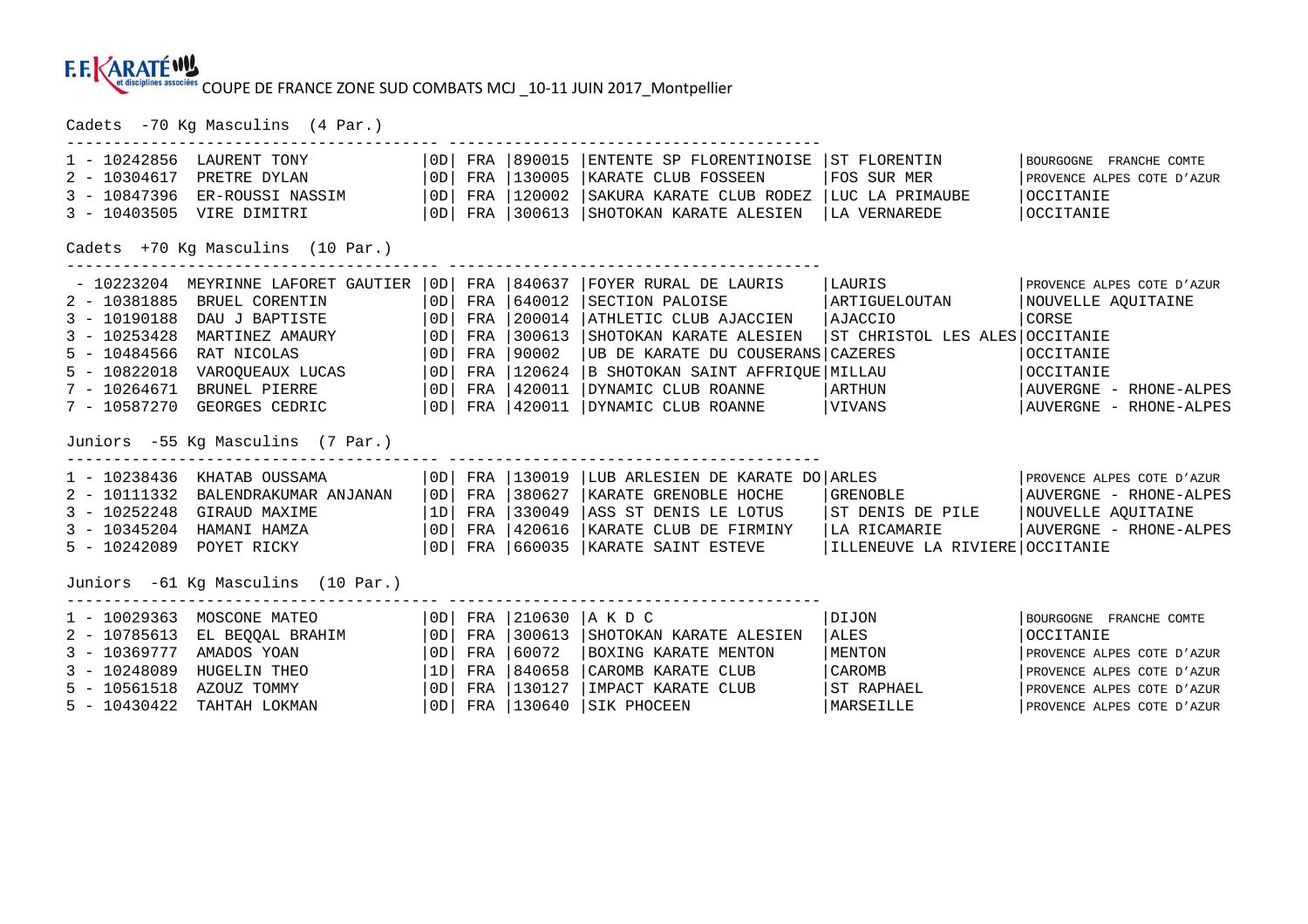Juniors -68 Kg Masculins (10 Par.)

| 1 - 10112375<br>$2 - 10129272$<br>$3 - 10295192$<br>$3 - 10249031$<br>$5 - 10121984$<br>$5 - 10277243$   | LAMOTTE YANIS<br>OLLIER THOMAS<br>BELENUS FRANCOIS<br>HUMBERT JIMMY<br>GARROTE PIERRE<br>MAURIN TOM        | OD <sub>1</sub><br>0D<br>OD<br>0D<br>0D<br>0D.  | FRA<br>FRA<br>FRA<br>FRA<br>FRA<br>FRA | 890015<br>310715<br>460022<br>120002<br>300613           | 210630  A K D C<br>ENTENTE SP FLORENTINOISE GERZAT<br>IMPACT KARATE 31<br>SHIZENDO KARATE DO<br>SAKURA KARATE CLUB RODEZ<br>SHOTOKAN KARATE ALESIEN                | ST APOLLINAIRE<br>ST GAUDENS<br>MERCUES<br>  RODEZ<br>ST CHRISTOL LES ALES OCCITANIE | BOURGOGNE<br>FRANCHE COMTE<br>BOURGOGNE FRANCHE COMTE<br>OCCITANIE<br>OCCITANIE<br>OCCITANIE                                                                    |  |  |
|----------------------------------------------------------------------------------------------------------|------------------------------------------------------------------------------------------------------------|-------------------------------------------------|----------------------------------------|----------------------------------------------------------|--------------------------------------------------------------------------------------------------------------------------------------------------------------------|--------------------------------------------------------------------------------------|-----------------------------------------------------------------------------------------------------------------------------------------------------------------|--|--|
|                                                                                                          | Juniors -76 Kg Masculins (6 Par.)                                                                          |                                                 |                                        |                                                          |                                                                                                                                                                    |                                                                                      |                                                                                                                                                                 |  |  |
| $1 - 10122410$<br>$2 - 10068663$<br>$3 - 10899922$<br>$3 - 10102719$<br>$5 - 10165629$                   | ABDESSELEM RAYBAK<br>LARCHER PINELLI PIERRE<br>MESSAAD YANIS<br>PARRINELLO AURELIEN<br>FIORENTINO CLEMENT  | OD <br>OD<br>OD<br>0 <sub>D</sub><br>0D         | FRA<br>FRA<br>FRA<br>FRA<br>FRA        | 130019<br>340773<br>690041<br>330026                     | LUB ARLESIEN DE KARATE DO ARLES<br>BOXING LATTOIS METROPOLE LATTES<br>DO CLUB LYON VILLEURBANNE VILLEURBANNE<br>SPORTS ATH MERIGNAC<br>130044 S C O STE MARGUERITE | CASTELNAU DE MEDOC<br>MARSEILLE 06                                                   | PROVENCE ALPES COTE D'AZUR<br>OCCITANIE<br>AUVERGNE - RHONE-ALPES<br>NOUVELLE AQUITAINE<br>PROVENCE ALPES COTE D'AZUR                                           |  |  |
| Juniors +76 Kg Masculins (7 Par.)                                                                        |                                                                                                            |                                                 |                                        |                                                          |                                                                                                                                                                    |                                                                                      |                                                                                                                                                                 |  |  |
| 1 - 10534666<br>$2 - 10176069$<br>$3 - 10237352$<br>$3 - 10118682$<br>$5 - 10751728$                     | GUILLOT KEVIN<br>GARCIA RICHARD<br>LEMONNIER SEVEN<br>MILLERET PIERRE<br>BOUALI DANYL                      | OD <br>OD  <br> OD <br>2D<br>  OD               | FRA<br>FRA<br>FRA<br>FRA<br>FRA        | 130013<br>340015<br> 580006                              | 300613 SHOTOKAN KARATE ALESIEN<br>KARATE CLUB ARLESIEN<br>ATE PEZENAS SAINT THIBERY PEZENAS<br>KC DE POUGUES LES EAUX<br> 300613   SHOTOKAN KARATE ALESIEN         | MONTPELLIER<br>ARLES<br>POUGUES LES EAUX<br>ST CHRISTOL LES ALES OCCITANIE           | OCCITANIE<br>PROVENCE ALPES COTE D'AZUR<br>OCCITANIE<br>BOURGOGNE FRANCHE COMTE                                                                                 |  |  |
|                                                                                                          | Minimes -35 Kg Féminins (6 Par.)                                                                           |                                                 |                                        |                                                          |                                                                                                                                                                    |                                                                                      |                                                                                                                                                                 |  |  |
| 1 - 10628469<br>$2 - 10649863$<br>$3 - 10408644$<br>$3 - 10792833$<br>$5 - 10652217$                     | ULRIC JADE<br>BRIGHI CHARLINE<br>ROCHE VANESSA<br>GARRIGUES INES<br>OKANOVIC MYRIAM                        | OD  <br> OD <br>OD  <br>OD<br>  OD              | FRA<br>FRA<br>FRA<br>FRA<br>FRA        | 130127<br>380049<br> 830082                              | 130704 FULL KARATE ACADEMIE<br>IMPACT KARATE CLUB<br>USJC SECTION KARATE<br>KARATE CLUB CABASSOIS<br>$ 380105 $ KD CLUB DE L ISLE D ABEAU L ISLE D ABEAU           | LAVERA<br>  VEAUCHE<br>BRIGNOLES                                                     | PROVENCE ALPES COTE D'AZUR<br>MAXIMIN LA STE BAUME PROVENCE ALPES COTE D'AZUR<br>AUVERGNE - RHONE-ALPES<br>PROVENCE ALPES COTE D'AZUR<br>AUVERGNE - RHONE-ALPES |  |  |
| Minimes -40 Kg Féminins (11 Par.)                                                                        |                                                                                                            |                                                 |                                        |                                                          |                                                                                                                                                                    |                                                                                      |                                                                                                                                                                 |  |  |
| $1 - 10426773$<br>$2 - 10308823$<br>$3 - 10558453$<br>$3 - 10612760$<br>$5 - 10478906$<br>$5 - 10649435$ | BEN EL MADANI ELIJAH<br>NOEL MAYLIS<br>GUICHONNET CLARA<br>DEBBAL SALMA<br>SAOUE MATHILDE<br>OULHINT AMINA | OD <br> OD <br>OD<br>OD<br>0 <sub>D</sub><br>OD | FRA<br>FRA<br>FRA<br>FRA<br>FRA<br>FRA | 130883<br>830082<br>130044<br>660038<br>660038<br>300015 | KARATE DOJO MARSEILLAIS<br>KARATE CLUB CABASSOIS<br>S C O STE MARGUERITE<br>KARATE CLUB LAURENTIN<br>KARATE CLUB LAURENTIN<br>IC LAIQUE BOUILLARGUES SK NIMES      | MARIGNANE<br>CABASSE<br>MARSEILLE<br>PERPIGNAN<br>URENT DE LA SALANOUE OCCITANIE     | PROVENCE ALPES COTE D'AZUR<br>PROVENCE ALPES COTE D'AZUR<br>PROVENCE ALPES COTE D'AZUR<br>OCCITANIE<br>OCCITANIE                                                |  |  |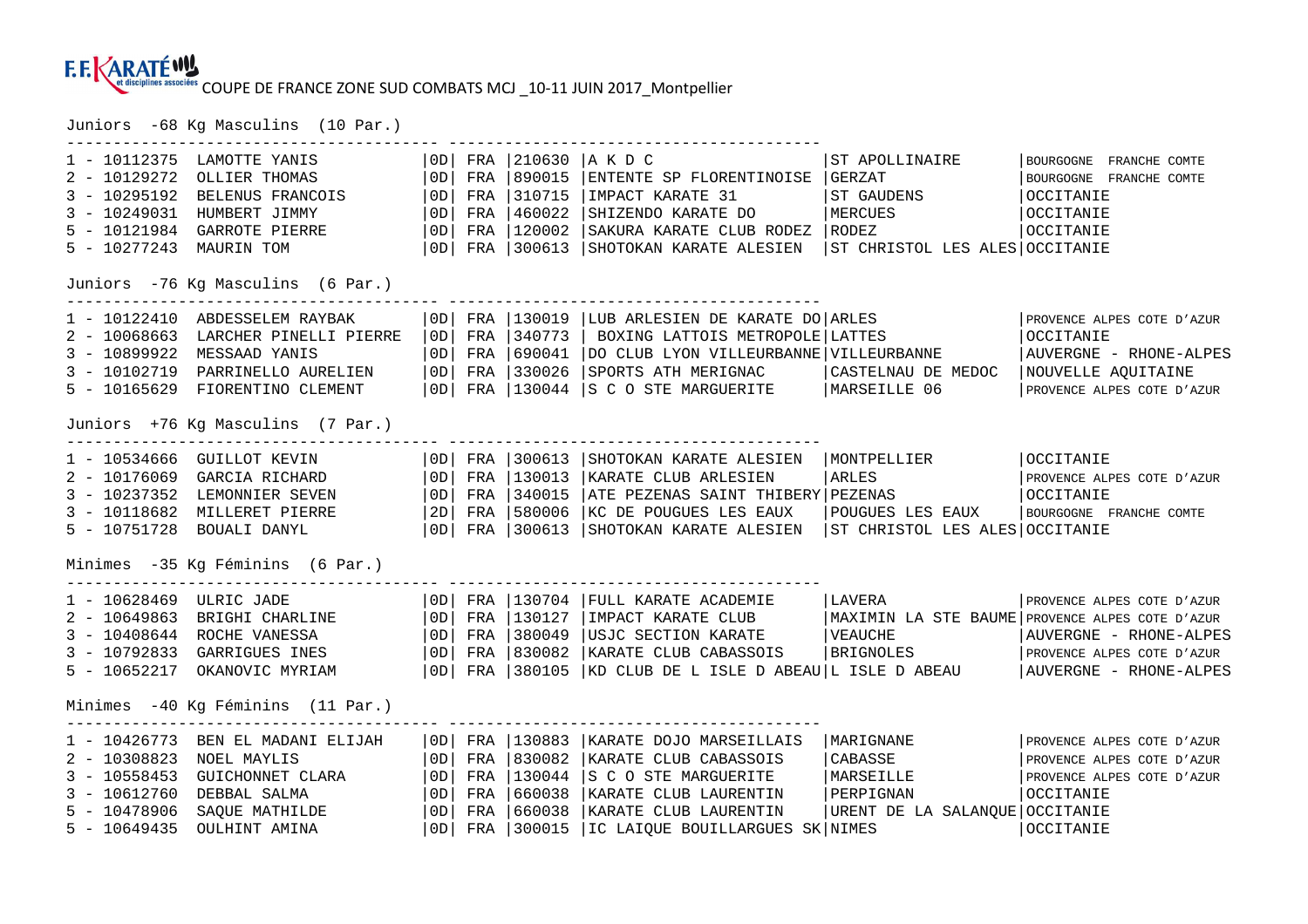Minimes -45 Kg Féminins (15 Par.)

| $1 - 10520931$                    | LETIEC AMBRE                      | OD             | FRA | 130127 | IMPACT KARATE CLUB                                       | MARIGNANE        | PROVENCE ALPES COTE D'AZUR |  |  |  |
|-----------------------------------|-----------------------------------|----------------|-----|--------|----------------------------------------------------------|------------------|----------------------------|--|--|--|
| $2 - 10446923$                    | ROUMAGE OKSANA                    | 0D             | FRA | 330682 | KUMITE EVOLUTION                                         | DAIGNAC          | NOUVELLE AQUITAINE         |  |  |  |
| $3 - 10461287$                    | WARNON ALEXANDRA                  | 0D             | FRA | 10021  | KARATE CLUB BELLEYSAN                                    | VIRIGNIN         | AUVERGNE - RHONE-ALPES     |  |  |  |
| $3 - 10581614$                    | KHOUILY IHSSAN                    | 0D             | FRA | 380631 | ORTIVE DE FONTAINE KARATE FONTAINE                       |                  | AUVERGNE - RHONE-ALPES     |  |  |  |
| $5 - 10552384$                    | BOUTEUIL ELYSSIA                  | $\overline{0}$ | FRA | 830082 | KARATE CLUB CABASSOIS                                    | CABASSE          | PROVENCE ALPES COTE D'AZUR |  |  |  |
| $5 - 10979978$                    | <b>AGUER CHLOE</b>                | OD             | FRA | 640005 | ORT ATHLETIQUE MAULEONAIS MAULEON LICHARRE               |                  | NOUVELLE AQUITAINE         |  |  |  |
| $7 - 10330316$                    | ASBAI YASMINE                     | 0D             | FRA | 420616 | KARATE CLUB DE FIRMINY                                   | FIRMINY          | AUVERGNE - RHONE-ALPES     |  |  |  |
| $7 - 10905526$                    | MARCHAND ILONA                    | OD             | FRA | 300629 | K A VILLENEUVE LES ANGLES T LAURENT DES ARBRES OCCITANIE |                  |                            |  |  |  |
|                                   |                                   |                |     |        |                                                          |                  |                            |  |  |  |
| Minimes -50 Kg Féminins (19 Par.) |                                   |                |     |        |                                                          |                  |                            |  |  |  |
| $1 - 10405812$                    | GIROUD CHARLOTTE                  | OD             | FRA | 830082 | KARATE CLUB CABASSOIS                                    | CABASSE          | PROVENCE ALPES COTE D'AZUR |  |  |  |
| $2 - 10418481$                    | CORBIER CHLOE                     | 0D             | FRA | 830088 | SAMOURAI 83 TOULON                                       | TOULON           | PROVENCE ALPES COTE D'AZUR |  |  |  |
| $3 - 10668979$                    | MOTTET CAMELIA                    | OD             | FRA | 300686 | PORTING FIGHT CLUB NIMOIS NIMES                          |                  | OCCITANIE                  |  |  |  |
| $3 - 10234217$                    | AMRI MELISSA                      | OD             | FRA | 130005 | KARATE CLUB FOSSEEN                                      | FOS SUR MER      | PROVENCE ALPES COTE D'AZUR |  |  |  |
| $5 - 10567229$                    | CHALEAT NOEMIE                    | OD             | FRA | 70006  | WA TE KARATE CLUB ANNONAY VERNOSC LES ANNONAY            |                  | AUVERGNE - RHONE-ALPES     |  |  |  |
| $5 - 10472177$                    | NOYER AUREANNE                    | OD             | FRA | 310651 | KARATE SHOTOKAN CADOURS                                  | CADOURS          | OCCITANIE                  |  |  |  |
| $7 - 10468239$                    | SABOULARD ELOISE                  | $\overline{O}$ | FRA | 310715 | IMPACT KARATE 31                                         | MARTRES TOLOSANE | OCCITANIE                  |  |  |  |
| $7 - 10890982$                    | TREILLON LOU                      | OD             | FRA | 830088 | SAMOURAI 83 TOULON                                       | TOULON           | PROVENCE ALPES COTE D'AZUR |  |  |  |
|                                   |                                   |                |     |        |                                                          |                  |                            |  |  |  |
|                                   | Minimes -55 Kg Féminins (12 Par.) |                |     |        |                                                          |                  |                            |  |  |  |
| $1 - 10722800$                    | NOURI INES                        | OD             | FRA | 690041 | DO CLUB LYON VILLEURBANNE VILLEURBANNE                   |                  | AUVERGNE - RHONE-ALPES     |  |  |  |
| $2 - 10586066$                    | BENAMAR CHYRINE                   | OD             | FRA | 130013 | KARATE CLUB ARLESIEN                                     | ARLES            | PROVENCE ALPES COTE D'AZUR |  |  |  |
| $3 - 10712431$                    | MICHAUD KASSANDRA                 | OD             | FRA | 690041 | DO CLUB LYON VILLEURBANNE VILLEURBANNE                   |                  | AUVERGNE - RHONE-ALPES     |  |  |  |
| $3 - 10379350$                    | CASTANET CAMILLE                  | OD             | FRA | 330037 | ST SEURINOISE LE SAMOURAI MOULIN NEUF                    |                  | NOUVELLE AOUITAINE         |  |  |  |
| $5 - 10885879$                    | LAHYA NADIA                       | OD             | FRA | 300017 | KARATE CLUB CEVENOL                                      | ALES             | OCCITANIE                  |  |  |  |
| $5 - 10240298$                    | <b>GUET MARY</b>                  | OD             | FRA | 310715 | IMPACT KARATE 31                                         | BOUSSAN          | OCCITANIE                  |  |  |  |
|                                   |                                   |                |     |        |                                                          |                  |                            |  |  |  |
| Minimes +55 Kg Féminins (7 Par.)  |                                   |                |     |        |                                                          |                  |                            |  |  |  |
| $1 - 10498769$                    | ARGHYRIS THEA                     | OD             | FRA | 340712 | FRONTIGNAN KARATE CLUB                                   | LAVERUNE         | OCCITANIE                  |  |  |  |
| $2 - 10525312$                    | OUISSA CHAHINAZ                   | OD             | FRA | 300686 | PORTING FIGHT CLUB NIMOIS NIMES                          |                  | OCCITANIE                  |  |  |  |
| $3 - 10593383$                    | YAZID REHANE                      | OD             | FRA | 690067 | CORPS SECTION KARATE                                     | VENISSIEUX       | AUVERGNE - RHONE-ALPES     |  |  |  |
| $3 - 10808808$                    | BABO AMELIE - JUANA               | OD             | FRA | 330026 | SPORTS ATH MERIGNAC                                      | MERIGNAC         | NOUVELLE AQUITAINE         |  |  |  |
| $5 - 10676140$                    | BENDAHBI NORHENE                  | OD             | FRA | 830099 | RURAL DE JEUNES ET EDUCA CAVALAIRE SUR MER               |                  | PROVENCE ALPES COTE D'AZUR |  |  |  |
|                                   |                                   |                |     |        |                                                          |                  |                            |  |  |  |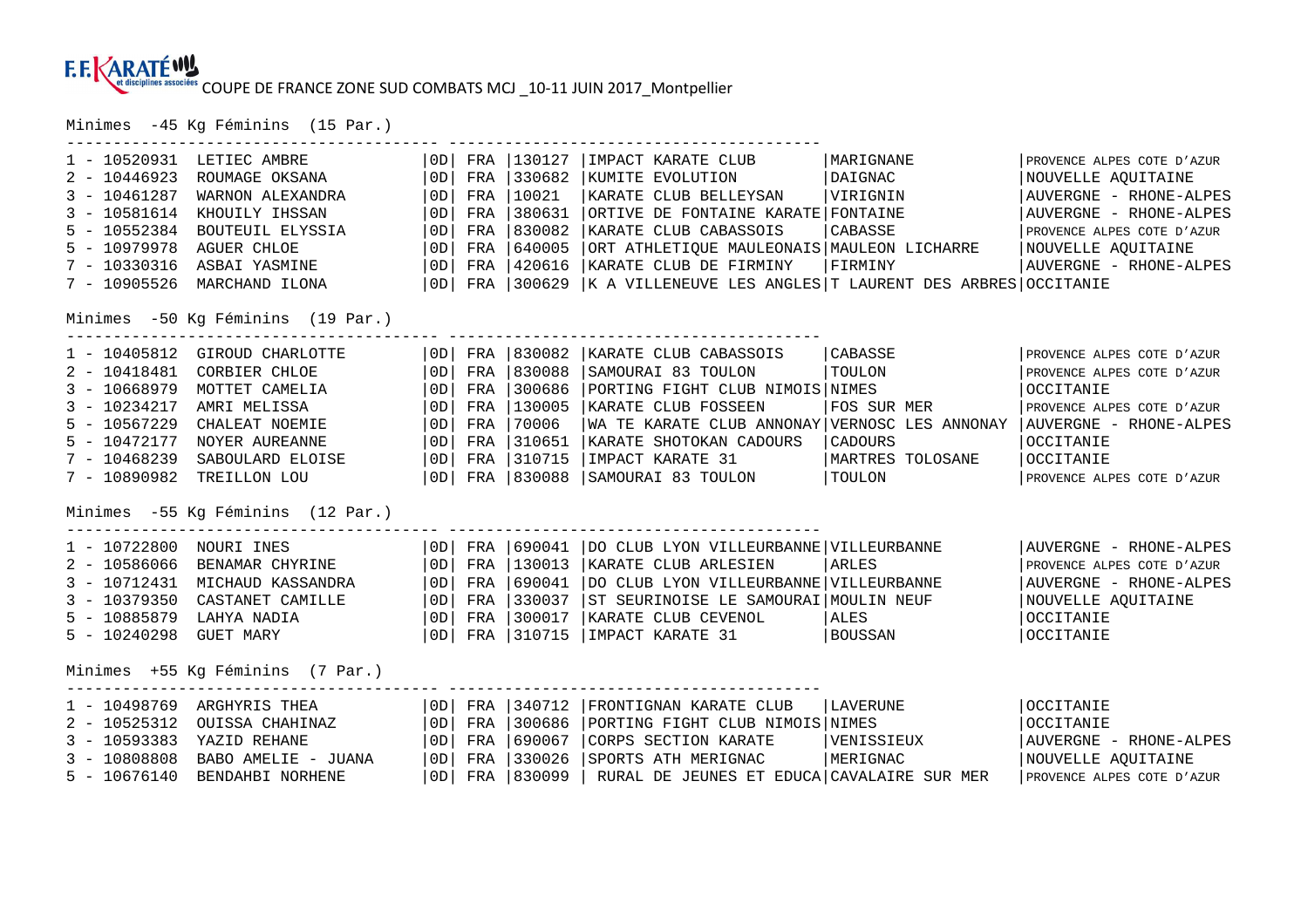Cadets -47 Kg Féminins (15 Par.)

| $1 - 10296634$                   | SOULIER MARGOT                   | OD | FRA | 130127 | IMPACT KARATE CLUB                                     | ST VICTORET         | PROVENCE ALPES COTE D'AZUR |  |  |  |
|----------------------------------|----------------------------------|----|-----|--------|--------------------------------------------------------|---------------------|----------------------------|--|--|--|
| $2 - 10561546$                   | MARTINETTI MELINA                | 0D | FRA | 830697 | LE GRAND SAMOURAI                                      | PUGET SUR ARGENS    | PROVENCE ALPES COTE D'AZUR |  |  |  |
| $3 - 10373369$                   | CHARIF ASSMA                     | OD | FRA | 130127 | IMPACT KARATE CLUB                                     | PORT DE BOUC        | PROVENCE ALPES COTE D'AZUR |  |  |  |
| $3 - 10411157$                   | FRANCISCO NINA                   | 0D | FRA | 130704 | FULL KARATE ACADEMIE                                   | LES PENNES MIRABEAU | PROVENCE ALPES COTE D'AZUR |  |  |  |
| $5 - 10422297$                   | DI LELIO CHLOE                   | 0D | FRA | 130127 | IMPACT KARATE CLUB                                     | LE ROVE             | PROVENCE ALPES COTE D'AZUR |  |  |  |
| $5 - 10381900$                   | LIMOUSIN BENLAHCENE MELINA       | OD | FRA | 420015 | DOJO DE VILLARS                                        | VILLARS             | AUVERGNE - RHONE-ALPES     |  |  |  |
| $7 - 10548435$                   | MERAT MELISSA                    | OD | FRA | 380049 | USJC SECTION KARATE                                    | JARRIE              | AUVERGNE - RHONE-ALPES     |  |  |  |
| $7 - 10312066$                   | SERRE TIFFANY                    | OD | FRA | 120017 | IZENDO KDO BARARAQUEVILLE CASTANET                     |                     | <b>OCCITANIE</b>           |  |  |  |
| Cadets -54 Kg Féminins (17 Par.) |                                  |    |     |        |                                                        |                     |                            |  |  |  |
| $1 - 10439327$                   | BARBARIN NATACHA                 | OD | FRA | 380676 | KARATE CLUB DE CRAS                                    | CRAS                | AUVERGNE - RHONE-ALPES     |  |  |  |
| $2 - 10550862$                   | MEDORO LAURA                     | OD | FRA | 130900 | SPARTAN KOMBATS SPORTS                                 | MARSEILLE           | PROVENCE ALPES COTE D'AZUR |  |  |  |
| $3 - 10238998$                   | BOURRET MARION                   | OD | FRA | 300629 | K A VILLENEUVE LES ANGLES ROCHEFORT DU GARD            |                     | OCCITANIE                  |  |  |  |
| $3 - 10318337$                   | GINOLLIN ANGELIQUE               | OD | FRA | 730634 | ECTION KARATE DES AILLONS AILLON LE JEUNE              |                     | AUVERGNE - RHONE-ALPES     |  |  |  |
| $5 - 10379859$                   | RICHARD LEA                      | OD | FRA | 330026 | SPORTS ATH MERIGNAC                                    | MERIGNAC            | NOUVELLE AQUITAINE         |  |  |  |
| $5 - 10718968$                   | SOLER JULIE                      | OD | FRA | 130127 | IMPACT KARATE CLUB                                     | ROUGIERS            | PROVENCE ALPES COTE D'AZUR |  |  |  |
| $7 - 10750409$                   | FARHAT SIRINE                    | OD | FRA | 710015 | S K C MACON                                            | MACON               | BOURGOGNE FRANCHE COMTE    |  |  |  |
| 7 - 10497271                     | ROCHE JULIANA                    | OD | FRA | 830082 | KARATE CLUB CABASSOIS                                  | BRIGNOLES           | PROVENCE ALPES COTE D'AZUR |  |  |  |
|                                  | Cadets +54 Kg Féminins (25 Par.) |    |     |        |                                                        |                     |                            |  |  |  |
| $1 - 10286600$                   | ABID INES                        | OD | FRA | 130704 | FULL KARATE ACADEMIE                                   | MARSEILLE           | PROVENCE ALPES COTE D'AZUR |  |  |  |
| $2 - 10482268$                   | PEA CLEMENCE                     | OD | FRA | 210626 | ASPTT DIJON KARATE                                     | DIJON               | BOURGOGNE FRANCHE COMTE    |  |  |  |
| $3 - 10287163$                   | ZAMETO JENNIFER                  | OD | FRA | 640005 | ORT ATHLETIQUE MAULEONAIS   MAULEON SOULE              |                     | NOUVELLE AOUITAINE         |  |  |  |
| $3 - 10135980$                   | SLIMANE MYRIAM                   | OD | FRA | 420616 | KARATE CLUB DE FIRMINY                                 | FRAISSES            | AUVERGNE - RHONE-ALPES     |  |  |  |
| $5 - 10308893$                   | <b>DUGAS LUCIE</b>               | OD | FRA | 840035 | KARATE CLUB ORANGEOIS                                  | ORANGE              | PROVENCE ALPES COTE D'AZUR |  |  |  |
| $5 - 10109334$                   | HEINZ MORGANE                    | OD | FRA | 640012 | SECTION PALOISE                                        | PAU                 | NOUVELLE AQUITAINE         |  |  |  |
| $7 - 10484563$                   | DARIO MAEVA                      | OD | FRA | 310715 | IMPACT KARATE 31                                       | <b>CAZERES</b>      | <b>OCCITANIE</b>           |  |  |  |
| $7 - 10257250$                   | DI LITTA EVA                     | OD | FRA | 380029 | KARATE CLUB PONTOIS                                    | LE PONT DE CLAIX    | AUVERGNE - RHONE-ALPES     |  |  |  |
| Juniors -48 Kg Féminins (2 Par.) |                                  |    |     |        |                                                        |                     |                            |  |  |  |
| $1 - 10024839$                   | ROLLET LEA                       |    |     |        | OD   FRA   300013   TION SPORTIVE KARATE UZES   UZES   |                     | <b>OCCITANIE</b>           |  |  |  |
| $2 - 10583598$                   | MICELI FANNY                     |    |     |        | OD   FRA   830733   TE ACADEMIE SAINTE MAXIME   FREJUS |                     | PROVENCE ALPES COTE D'AZUR |  |  |  |
|                                  |                                  |    |     |        |                                                        |                     |                            |  |  |  |